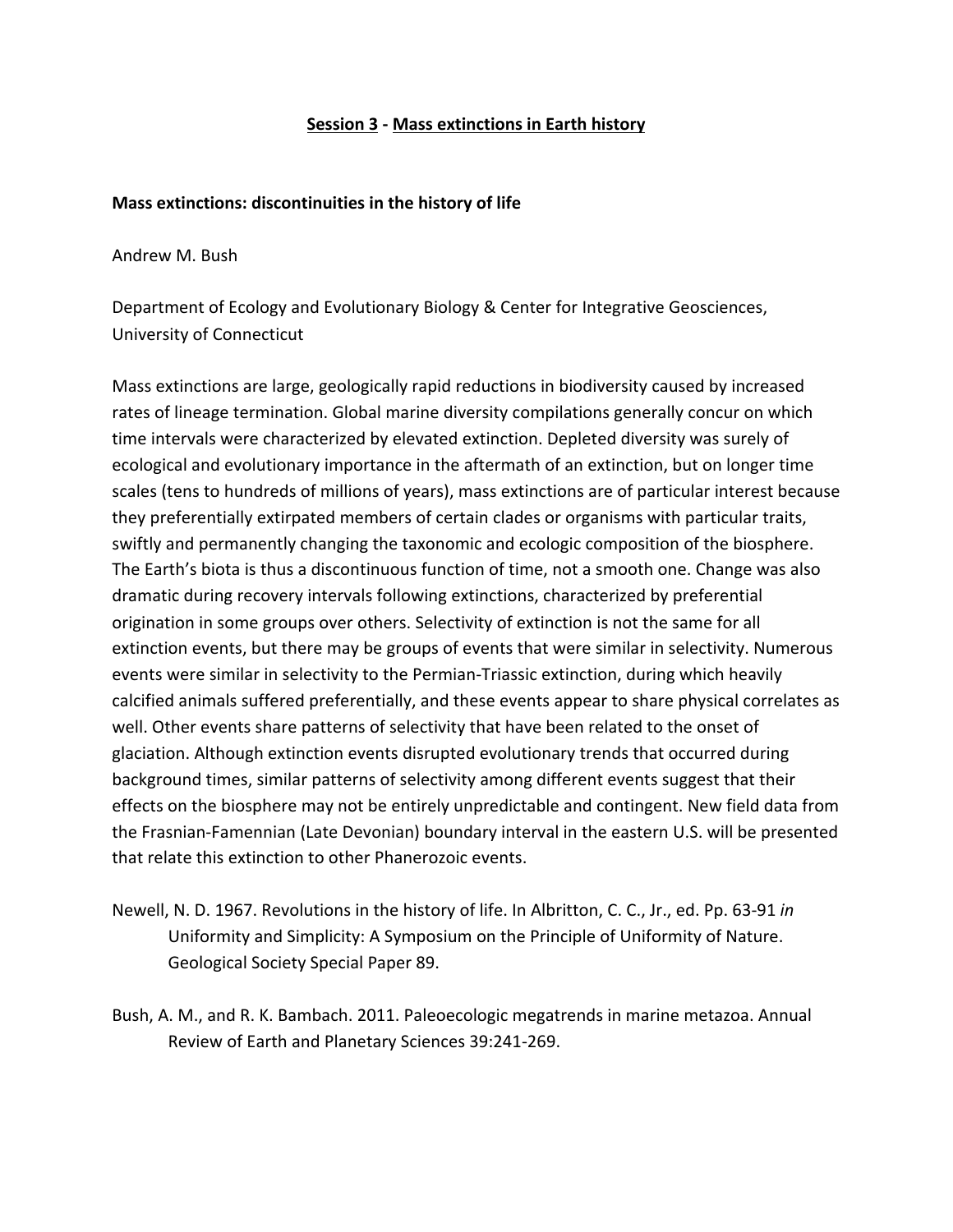### **The Late Ordovician Mass Extinction: stable isotopes, sea level, stratigraphy and selectivity**

### Seth Finnegan

Department of Integrative Biology, University of California, Berkeley, CA 94720-3140

The Late Ordovician mass extinction was one of the largest extinction events of the past 500 million years, eliminating more than 50% of marine genera. The Late Ordovician event is unusual among major mass extinctions in being clearly linked to climate change: two major extinction pulses closely coincide with expansion and subsequent contraction of glaciers on the southern supercontinent Gondwana. However, many questions about the causal connection between climate change and marine extinction have remained unresolved. Recent work using new stable isotope and biomarker proxies, databases, and statistical methods has helped to clarify some of these issues and has implicated tropical cooling, changes in marine habitat area, paleoceanographic changes, and changes in continental configuration as important controls on the timing and selectivity of both the extinctions and the ensuing recovery. Despite massive species and genus losses relatively few higher taxa were eliminated, and relative to events of similar magnitude such as the Permo-Triassic or Cretaceous-Paleogene extinctions the Late Ordovician event had little long-term impact on the structure of marine ecosystems. Comparing these events may therefore help shed light on the ways in which the selective filters imposed by mass extinctions do and do not shape the subsequent development of ecosystems.

References for further reading:

Finnegan, S., K. Bergmann, et al. (2011). "The Magnitude and Duration of Late Ordovician-Early Silurian Glaciation." Science 331(6019): 903-906.

Finnegan, S., N. A. Heim, et al. (2012). "Climate change and the selective signature of the Late Ordovician mass extinction." Proceedings of the National Academy of Sciences.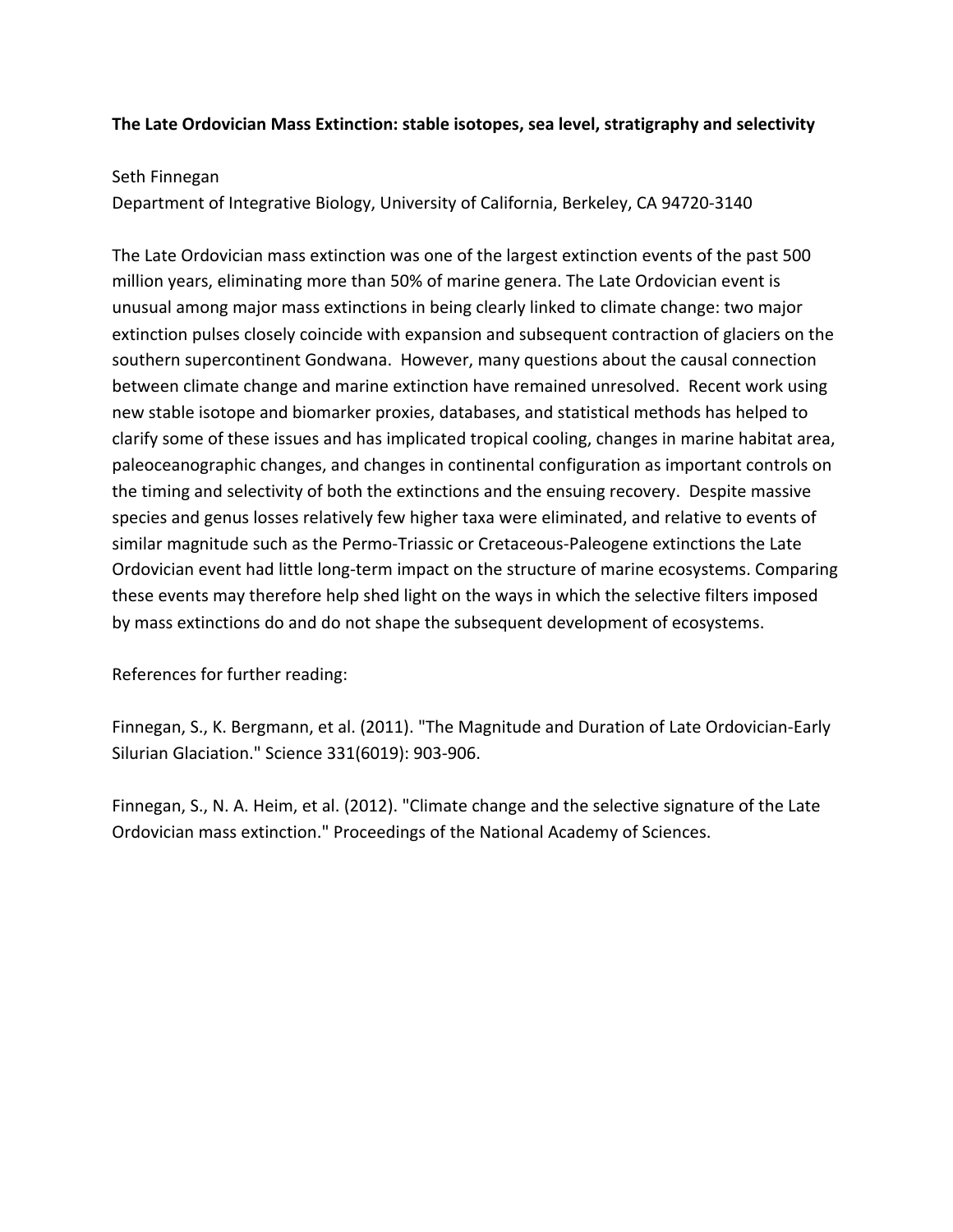# End-Permian Mass Extinction in the Oceans: An Ancient Analog for the Twenty-First **Century?**

## Jonathan Payne Stanford University

The greatest loss of biodiversity in the history of animal life occurred at the end of the Permian Period (~252 million years ago). This biotic catastrophe coincided with an interval of widespread ocean anoxia and the eruption of one of Earth's largest continental flood basalt provinces, the Siberian Traps. Volatile release from basaltic magma and sedimentary strata during emplacement of the Siberian Traps can account for most end-Permian paleontological and geochemical observations. Climate change and, perhaps, destruction of the ozone layer can explain extinctions on land, whereas changes in ocean oxygen levels,  $CO<sub>2</sub>$ , pH, and temperature can account for extinction selectivity across marine animals. These emerging insights from geology, geochemistry, and paleobiology suggest that the end-Permian extinction may serve as an important ancient analog for twenty-first century oceans.

Further reading:

J.L. Payne and M.E. Clapham. End-Permian Mass Extinction in the Oceans: An Ancient Analog for the Twenty-First Century? (2012) Annu. Rev. Earth Planet. Sci 40:89-111.

J.L. Payne, A.V. Turchyn, A.Paytan, D.J. DePaolo, D.J. Lehrmann, M. Yu and J. Wei Calcium isotope constraints on the end Permian mass extinction. (2010) www.pnas.org/cgi/doi/10.1073/pnas.0914065107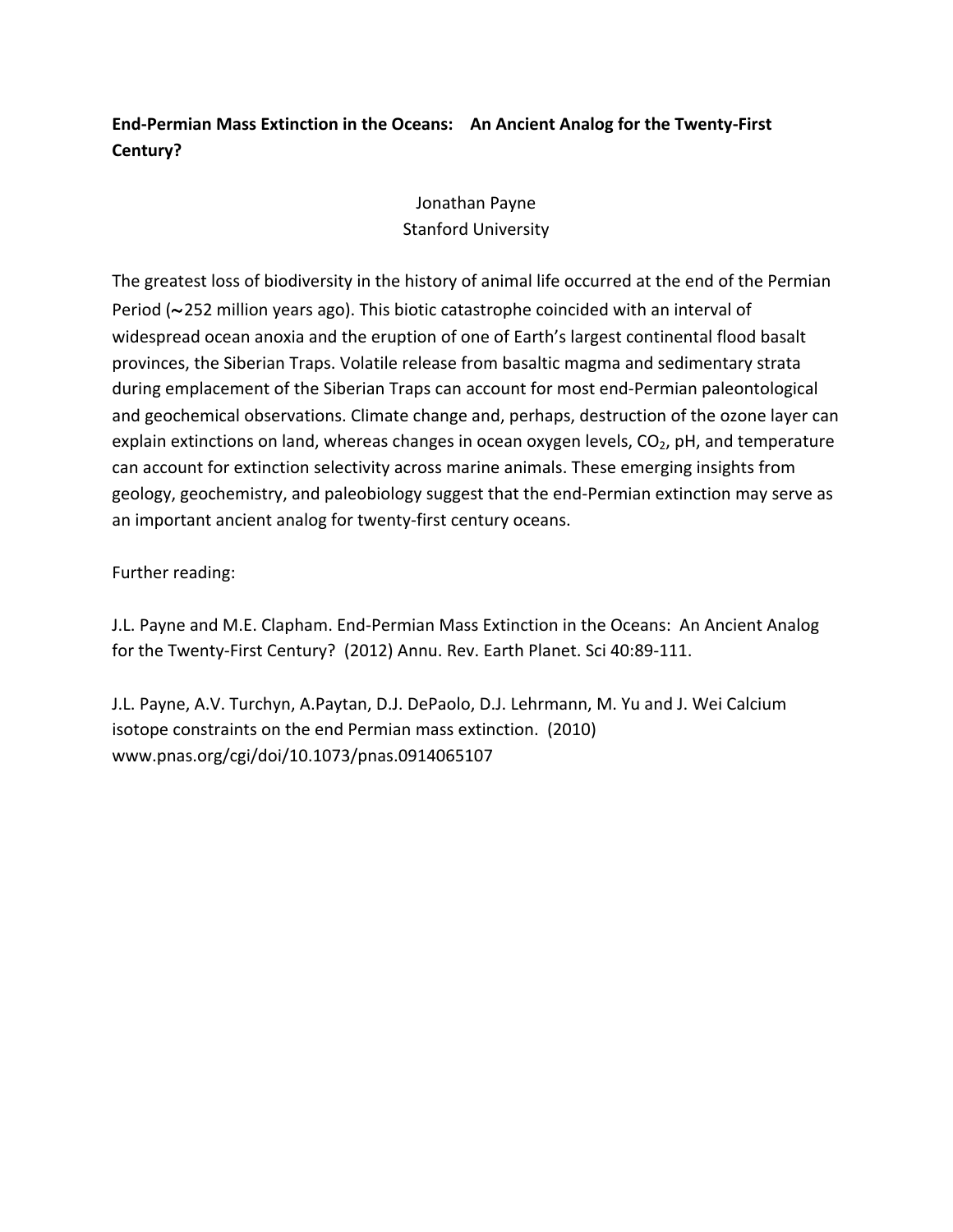### The comings after the goings: geography, timing and mechanisms of recovery from the KT **mass extinction**

Pincelli M. Hull Department of Geology and Geophysics, Yale University

Approximately 65 million years ago, an asteroid impact on the Yucatan Peninsula caused the sudden mass extinction of late Cretaceous biota. The Cretaceous-Paleogene (K-Pg, formerly known as KT) mass extinction provides an unparalleled opportunity to examine the pattern and dynamics of profound biotic change, as it is the most recent and well resolved of the big five mass extinction events. In particular, the slow, multimillion year recovery from the K-Pg mass extinction promises insight into the long-term response of biota to biodiversity crises, like that facing species today. Three key patterns of open ocean recovery have emerged from recent research into post K-Pg recovery. At an ecosystem level, recovery was i) geographically heterogeneous, and ii) decoupled from the recovery of species richness in well-fossilized taxa, while at the taxonomic level iii) extinction and recovery patterns differed widely among taxa. Together, these patterns present a new picture of open ocean response to the end-Cretaceous extinction and challenge the current model of recovery, in which the slow,  $\sim$ 3 Ma year long, recovery of species richness and life history strategies is tied to the recovery of functioning ecosystems. Instead, it appears that biotic-abiotic interactions may have driven both the perception and pattern of recovery. Intriguingly, flood basalts offer one potential mechanism for the observed recovery patterns. The cessation and onset of eruptions of two large igneous provinces in the Paleocene (Deccan Phase 3 and North Atlantic Igneous Province Phase I, respectively) roughly correspond to the two recovery steps in open ocean species richness and life history strategies. While massive outpourings of lava have often been considered as possible drivers of mass extinction, they may also play a key role as a rare, extrinsic, intermediate-scale perturbations allowing for ecological reshuffling and evolutionary innovation. From the mass extinction at the K-Pg boundary to warming and acidification at the Paleocene-Eocene Thermal maximum or the onset of polar glaciation at the Eocene-Oligocene boundary, the deep sea record of the Cenozoic offers the exciting potential to understand the biotic sensitivity, resilience and response to global change.

### Related References:

Hull PM and Norris RD. 2011. Diverse patterns of ocean export productivity change across the Cretaceous-Paleogene boundary: new insights from biogenic barium. *Paleoceanography* 26: PA3205.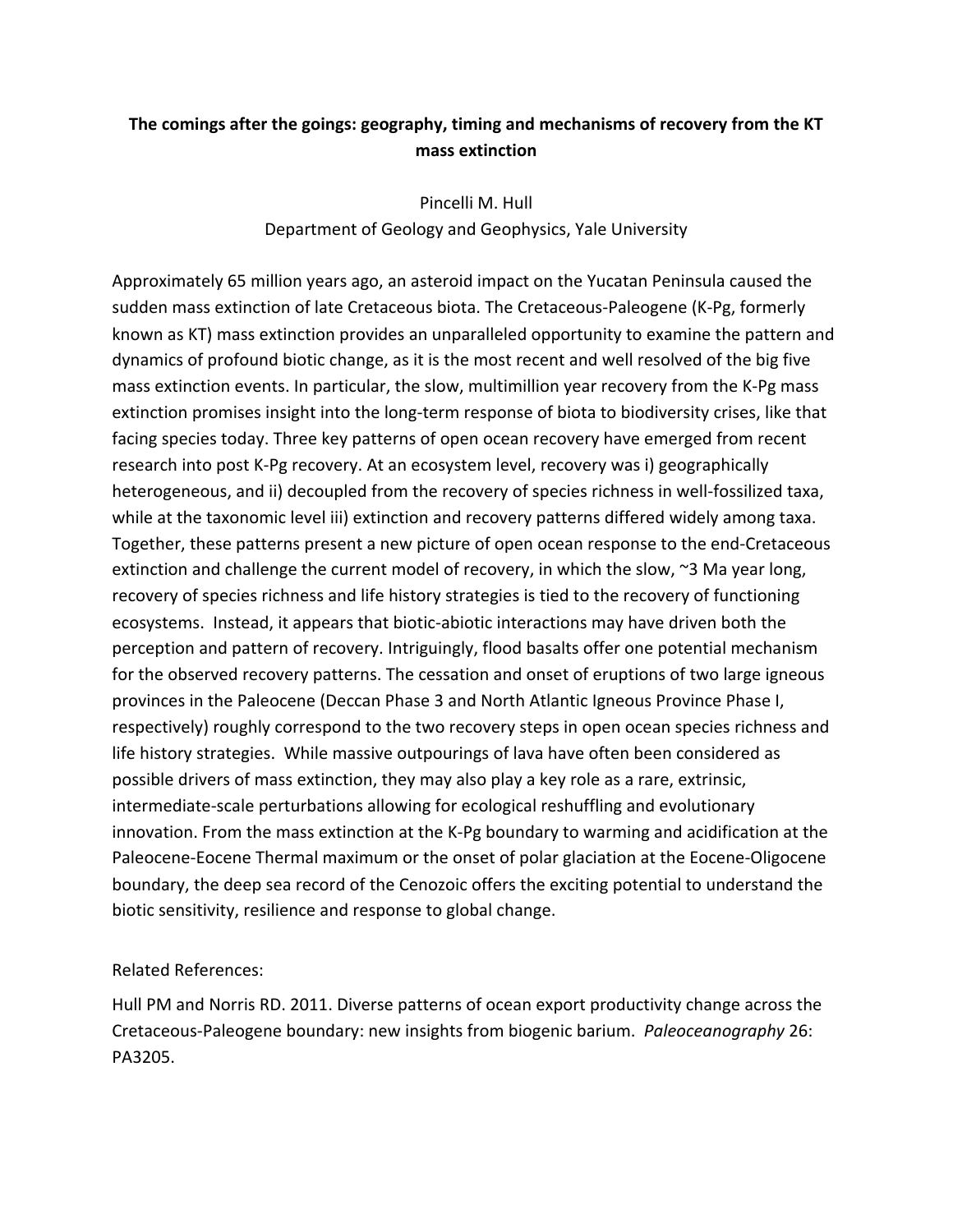Hull PM, Norris RD, Bralower TJ, and Schueth JD. 2011. A role for chance in marine recovery from the end-Cretaceous extinction. *Nature Geoscience* 4: 856-860.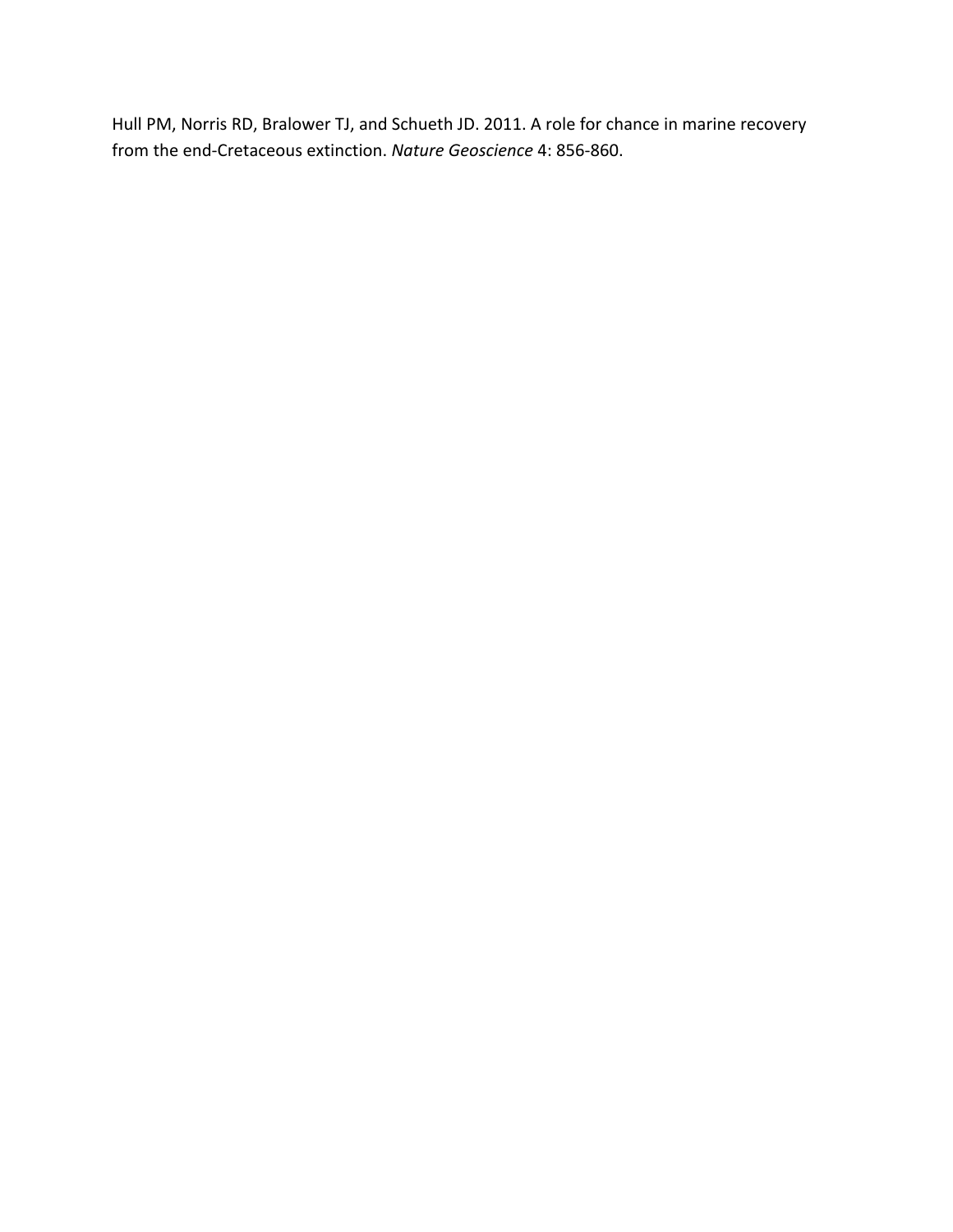#### **The Late Quaternary Extinction**

Paul Koch University of California, Santa Cruz

Between fifty and two thousand years ago, most large mammals became extinct everywhere except Africa. With respect to ecological selectivity, slow-breeding animals were hit hard by this Late Quaternary Extinction (LQE) event, regardless of their body size, and slow-breeding survivors tend in live in closed habitats (where many are arboreal and/or nocturnal) or alpine habitats or at high latitudes. The major extinction pulse in each region occurred after the appearance of modern humans. Evidence from North America indicates that relative to earlier Cenozoic extinctions, the LQE was exceptionally selective on large-bodied animals, and that it was one of the two biggest extinctions of the last 55 million years.

These unusual ecological characteristics and the asynchronous timing of the extinction are consistent with different anthropogenic models (including but not exclusively those related to hunting), but they are difficult to explain with models that rely solely on environmental causes. It is an oversimplification, however, to say that an abrupt wave of hunting-induced extinctions swept continents right after first human contact. A more complicated portrait of the LQE is emerging from recent studies, including those using massive radiocarbon dating campaigns, reconstructions of population fluctuations from ancient DNA, new proxies for animal abundance, and other approaches. As a whole, these studies suggest that humans precipitated the extinction around the globe through direct (hunting) and indirect (competition, habitat alteration and fragmentation) impacts, but that late Quaternary environmental change influenced the timing, geography, mechanism, and perhaps magnitude of extinction. Put another way, without the various impacts of modern humans, there is no reason to expect a global mass extinction of large, slow-breeding animals in the late Quaternary, but absent the concurrent rapid climate shifts evident in many parts of the globe, the pattern of extinction might have differed in space and time. The unanswered questions now revolve around why some species succumbed to this combination of expanding human populations and climate change, whereas other species are currently unscathed. Such understanding is essential for informed predictions about the future of the surviving biota.

#### **References:**

Koch PL, Barnosky AD (2006) Late Quaternary extinctions: State of the debate. Annual Review of Ecology, Evolution, and Systematics 37: 215-250

Nogués-Bravo D, Ohlemüller R, Batra P, and Araújo MB (2010) Climate predictors of Late